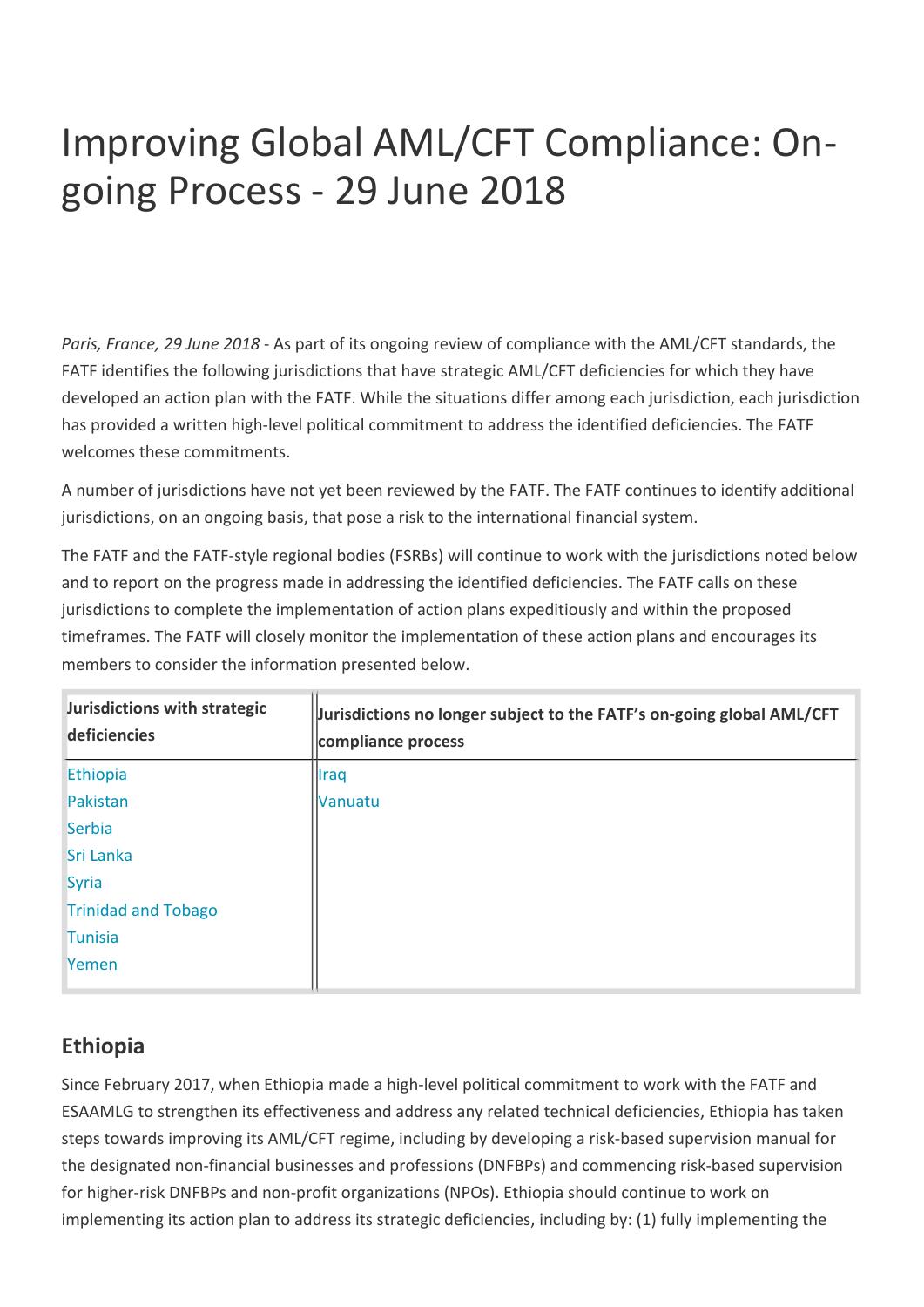results of its national risk assessment; (2) fully integrating DNFBPs into its AML/CFT regime; (3) ensuring that the proceeds and instrumentalities of crime are confiscated; (4) consistently implementing terrorism-related targeted financial sanctions and proportionately supervising NPOs in line with a risk-based approach; and (5) establishing and implementing WMD-related targeted financial sanctions.

#### **Pakistan**

In June 2018, Pakistan made a high-level political commitment to work with the FATF and APG to strengthen its AML/CFT regime and to address its strategic counter-terrorist financing-related deficiencies. Pakistan will work to implement its action plan to accomplish these objectives, including by: (1) demonstrating that TF risks are properly identified, assessed, and that supervision is applied on a risk-sensitive basis; (2) demonstrating that remedial actions and sanctions are applied in cases of AML/CFT violations, and that these actions have an effect on AML/CFT compliance by financial institutions; (3) demonstrating that competent authorities are cooperating and taking action to identify and take enforcement action against illegal money or value transfer services (MVTS); (4) demonstrating that authorities are identifying cash couriers and enforcing controls on illicit movement of currency and understanding the risk of cash couriers being used for TF; (5) improving inter-agency coordination including between provincial and federal authorities on combating TF risks; (6) demonstrating that law enforcement agencies (LEAs) are identifying and investigating the widest range of TF activity and that TF investigations and prosecutions target designated persons and entities, and persons and entities acting on behalf or at the direction of the designated persons or entities; (7) demonstrating that TF prosecutions result in effective, proportionate and dissuasive sanctions and enhancing the capacity and support for prosecutors and the judiciary; and (8) demonstrating effective implementation of targeted financial sanctions (supported by a comprehensive legal obligation) against all 1267 and 1373 designated terrorists and those acting for or on their behalf, including preventing the raising and moving of funds, identifying and freezing assets (movable and immovable), and prohibiting access to funds and financial services; (9) demonstrating enforcement against TFS violations including administrative and criminal penalties and provincial and federal authorities cooperating on enforcement cases; (10) demonstrating that facilities and services owned or controlled by designated persons are deprived of their resources and the usage of the resources.

## **Serbia**

Since February 2018, when Serbia made a high-level political commitment to work with the FATF and MONEYVAL to strengthen the effectiveness of its AML/CFT regime and address any related technical deficiencies, Serbia has taken steps towards improving its AML/CFT regime, including by: bringing into force amendments to its AML/CFT law; establishing a central registry; amending its Law on the Freezing of Assets; updating its NRA; and commencing risk-based supervision. Serbia should continue to work on implementing its action plan to address its strategic deficiencies, including by: (1) communicating the results of the updated NRA to key stakeholders and demonstrating that obligated entities have adequate risk mitigationrelated requirements; (2) subjecting lawyers, to AML/CFT supervision in practice, integrating the results of institutional risk assessments into supervisory matrices, and demonstrating the timely and effective imposition of sanctions; (3) demonstrating the implementation of new requirements related to CDD, politically exposed persons, and wire transfers; (4) demonstrating that competent authorities have timely access to beneficial ownership information regarding legal persons, and that such information is adequate, accurate, and current; (5) ensuring adequate and effective investigation and prosecution of third-party and stand-alone ML; (6) demonstrating the implementation without delay of targeted financial sanctions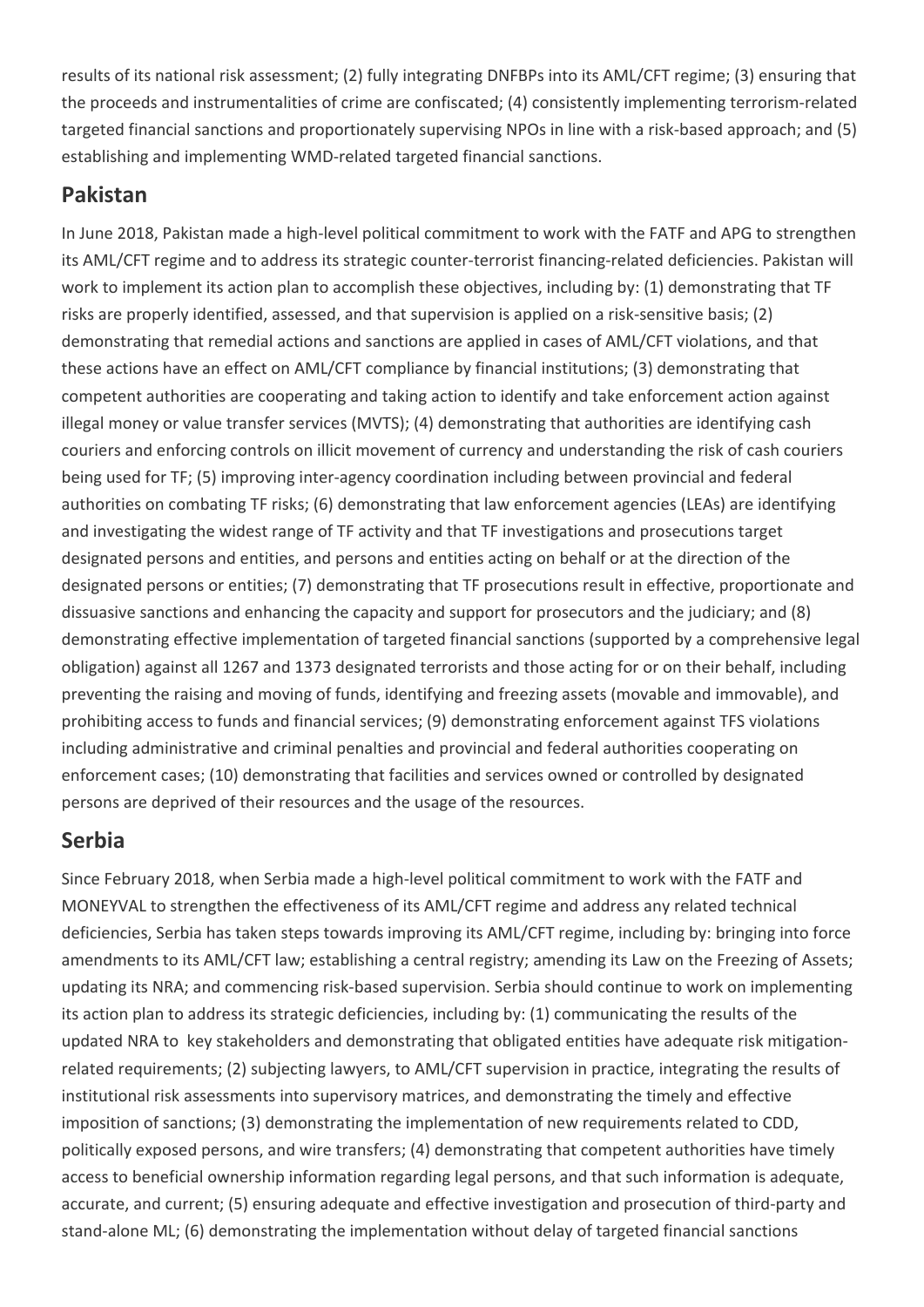measures related to terrorist financing, providing guidance to reporting entities, and taking proportionate measures for non-profit organisations in line with a risk-based approach; and (7) demonstrating the implementation without delay of targeted financial sanctions related to proliferation financing.

#### **Sri Lanka**

Since November 2017, when Sri Lanka made a high-level political commitment to work with the FATF and APG to strengthen the effectiveness of its AML/CFT regime and address any related technical deficiencies, Sri Lanka has taken steps towards improving its AML/CFT regime, including by issuing DNFBP sector-specific AML/CFT guidelines, enacting amendments to its Trust Ordinance to establish a central register of trusts, and undertaking outreach to its higher risk DNFBP sectors. Sri Lanka should continue to work on implementing its action plan to address its strategic deficiencies, including by: (1) enacting amendments to the MACMA to ensure that mutual legal assistance may be provided on the basis of reciprocity; (2) enhancing risk-based supervision and outreach to FIs and high-risk DNFBPs, including through prompt and dissuasive enforcement actions and sanctions, as appropriate; (3) continuing to provide additional case studies and statistics to demonstrate that competent authorities can obtain beneficial ownership information in relation to legal persons in a timely manner; (4) continue demonstrating the implementation of the central register of trusts; and (5) establishing a targeted financial sanctions (TFS) regime to implement relevant UNSCRs related to Iran, and demonstrating effective implementation of this and of the UN Regulation related to the DPRK.

# **Syria**

Since February 2010, when Syria made a high-level political commitment to work with the FATF and MENAFATF to address its strategic AML/CFT deficiencies, Syria has made progress to improve its AML/CFT regime. In June 2014, the FATF determined that Syria had substantially addressed its action plan at a technical level, including by criminalising terrorist financing and establishing procedures for freezing terrorist assets. While the FATF determined that Syria has completed its agreed action plan, due to the security situation, the FATF has been unable to conduct an on-site visit to confirm whether the process of implementing the required reforms and actions has begun and is being sustained. The FATF will continue to monitor the situation, and will conduct an on-site visit at the earliest possible date.

## **Trinidad and Tobago**

Since November 2017, when Trinidad and Tobago made a high-level political commitment to work with the FATF and CFATF to strengthen the effectiveness of its AML/CFT regime and address any related technical deficiencies, Trinidad and Tobago has taken steps towards improving its AML/CFT regime, including enacting amendments to legislation improving measures for international cooperation on tax offences and advancing legislation on a number of criminal justice reforms. Trinidad and Tobago should continue to work on implementing its action plan to address its strategic deficiencies, including by: (1) adopting and implementing the relevant measures to further enhance international cooperation; (2) addressing issues related to transparency and beneficial ownership; (3) completing the legislative efforts to enhance the processing of ML charges before the courts; (4) taking measures to enhance tracing and confiscation of criminal proceeds; (5) prioritising and prosecuting TF cases when they arise; (6) enacting the necessary amendments related to TFS and implementing measures to monitor NPOs on the basis of risk; and (7) developing, adopting, and implementing the necessary framework to counter proliferation financing.